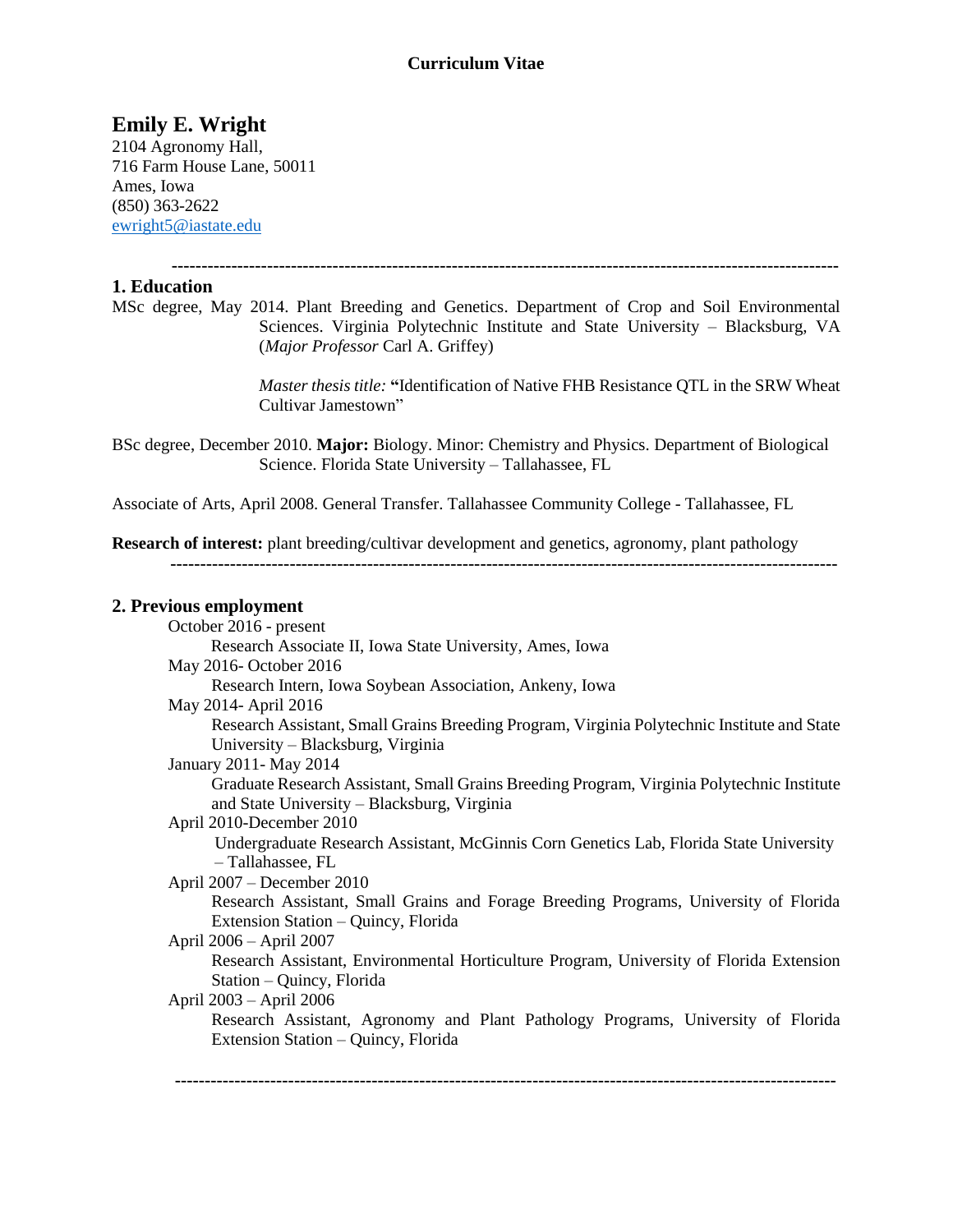# **3. Skills and Experience in:**

- 1. Managing 2-4 workers in: field data collection, seed processing, wet lab procedures, harvesting, biomass partitioning
- 2. Procedures: DNA extractions (kit and hand-made solutions), PCR, ABI, and SNP protocols, combustion analysis on an Elementar MicroCube
- 3. Computer work: data entry, file organization, seed inventory, map preparation, data analysis, poster prep.
- 4. Writing: analysis and summary of lab and field experiments, editing and
- 5. Field work: planting, harvesting, pollinating, plot care, disease scoring in small grains, corn and soybean, de-tasseling, transplanting, root extractions
- 6. Equipment experience: tractor experience, plot combine, corn sheller, cotton mill, moisture and yield reader (Dickey-John), seed counter, Lysimeter, LAI, chlorophyll reader, etc.
- 7. Planting prep: soil/media mixing, potting, pruning, replicating rhizomes, fertilizing

 **---------------------------------------------------------------------------------------------------------------**

### **4. Awards**

| Tallahassee Community College President's List             | Spring 2005 and 2007 |
|------------------------------------------------------------|----------------------|
| Tallahassee Community College Dean's List                  | Fall 2004-2007       |
|                                                            | Spring 2006 and 2008 |
| Florida State Universities Dean's List                     | Fall 2008-2010       |
|                                                            | Spring 2009 and 2010 |
| Florida Bright Futures Scholarship                         | July 2006-Dec. 2010  |
| Francenia E. Fisher Scholarship Award - FSU                | <b>Fall 2010</b>     |
| Graduated with BSc in Biological Science - Magna Cum Laude | Fall 2010            |
| Horace E. and Elizabeth F. Alphin Scholarship - VPI        | Fall 2011            |

#### **5. Research Grants**

1. 2011-2013. Characterization and Mapping Native Scab Resistance in VT Wheat Varieties. Carl A. Griffey, Subas Malla, and Emily Wright

#### **6. Professional Memberships**

- 1. American Society of Agronomy
- 2. Crop Science Society of America
- 3. Soil Science of America
- 4. National Association of Plant Breeders

# **7. Refereed Journal Articles Published:**

- 1. Ordóñez, R.A., Castellano, M.J., Hatfield, J.L., Licht, M.A., **Wright, E.,** Archontoulis, S.V., (2018). Correcting sampling position errors in maize and soybean root mass and length estimations. *Under revision in European Journal of Agronomy.*
- 2. Ordóñez, R.A., Castellano, M.J., Hatfield, J.L., Helmers, M.J., Licht, M.A., Liebman, M., Dietzel, R., Martinez-Feria, R., Iqbal, J., Puntel, L.A., Córdova, S.C., Togliatti, K., **Wright, E.,** Archontoulis, S.V., (2017). Maize and soybean root front velocity and maximum depth in the Midwest USA. Field Crop Research, 215:122-131.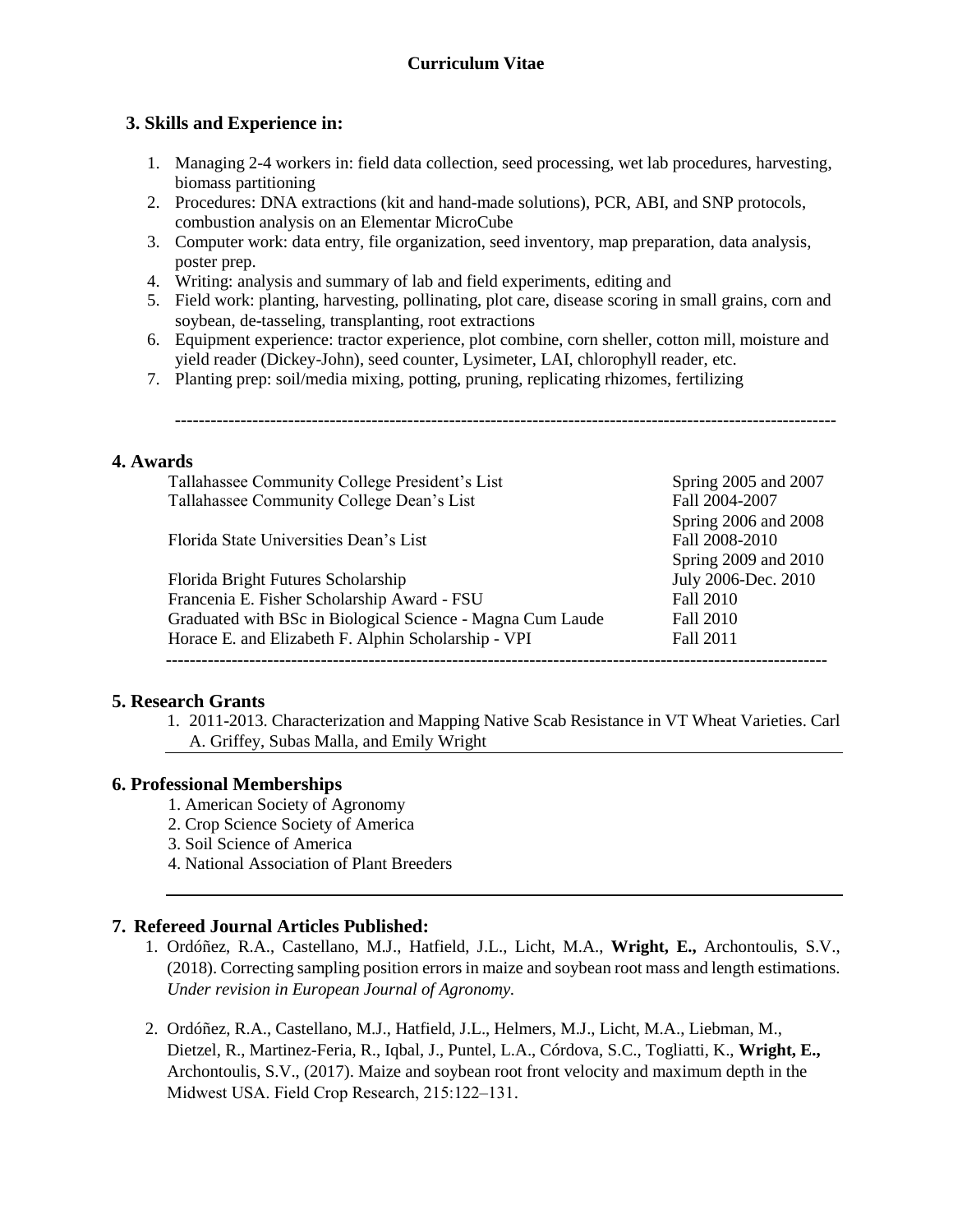# **Curriculum Vitae**

3. Carpenter, N.R., C.A. Griffey, S. Malla, M. Barnett, D. Marshall, M.O. Fountain, J.P. Murphy, E. Milus, J. Johnson, J. Buck, S. Chao, G.L. Brown-Guedira and **E. Wright**. 2017. Identification of Quantitative Resistance to Puccinia striiformis and Puccina triticinia in the Soft Red Winter Wheat Cultivar 'Jamestown'. Crop Sci. 57:2991-3001. doi:10.2135/cropsci2017.03.0143

 **----------------------------------------------------------------------------------------------------------------**

# **7.1 Manuscripts in preparation**

1. **Wright, E.E.,** C.A. Griffey, S. Malla, D. Van Sanford, S. Harrison, J.P. Murphy, J. Costa, E. Milus, J. Johnson, A. McKendry, D. Schmale III, A. Clark, N. McMaster, S. Chao, G. Brown-Guedira, H. Wanjugi, M. Grosz, and N. Carpenter. 2018. Identification of QTL for FHB resistance in SRW wheat – Jamestown.

 **-----------------------------------------------------------------------------------------------------------------**

### **7.2 Extension publications**

- 1. Archontoulis, S.V., Licht, M., Castellano, M., Ordóñez, R.A., Iqbal, J., Martinez-Feria, R., Edmonds, P., **Wright, E.,** Baum, M., Kessler, A., Huber, I., Sassman, A., Liebman, M., Helmers, M. 2017. How fast and deep do corn roots grow in Iowa? Integrative Crop Management. Iowa State University, Extension and outreach.
- 2. Licht, M., **Wright, E.,** Baum, M., Upah, N. 2017. Corn planting decisions: What's changed and what's the same? In: Proceedings of the 28<sup>th</sup> annual Integrated Crop Management Conference, Iowa State University, Ames, IA. 29-30 Nov 2017.

**----------------------------------------------------------------------------------------------------------------**

#### **9. Non-Refereed Technical Publications, Proceedings and Professional Presentations:**

- 1. Wright, E.E., Licht, M.A. 2017. Analysis of Maize Row Spacing and Plant Population Trials in Iowa. *In:* ASA, CSSA, and SSSA 2017 International Annual Meeting Abstracts; Oct. 22-25; Tampa, FL.
- 2. Ordóñez, R.A., Castellano M.J., Wright E.E., Archontoulis SV, (2017). Ecophysiological roots traits asses of maize and soybean under contrasting field conditions in Iowa. ASA meeting October 21–25, Tampa, FL. (presented by Ordonez)
- 3. Carpenter, N.R., C.A. Griffey, S. Malla, E. Wright, M. Barnett, J.P. Murphy, A.M.H Ibrahim, D. Marshall, M.O. Fountain, E. Milus, J. Johnson, J. Buck, S. Chao, and G.L. Brown-Guedira. 2016. Identification of quantitative resistance to Puccina striiformis and Puccina triticina in the soft red winter wheat cultivar Jamestown. NAPB Conference. Raleigh, NC, August 15-18, 2016. (presented by Carpenter)
- 4. Carpenter, N.R., C. Griffey, S. Malla, M. Barnett, J. Murphy, A. Ibrahim, D. Marshall, M. Fountain, E. Milus, J. Johnson, J. Buck, S. Chao, G. Brown-Guedira, and E. Wright. 2015. Identification and Mapping of Resistance QTL for P. Triticina, P. Striiformis, Mayetiola destructor and Lr18 in Soft Red Winter Wheat. pp 171. *In:* K. Smith (Ed.), ASA-CSSA-SSSA Annual Meeting, Minneapolis, MN, 13-18 Nov. (presented by Carpenter)
- 5. Wright, E.E., C.A. Griffey, S. Malla, D. Van Sanford, S. Harrison, J.P. Murphy, J. Costa, E. Milus, J. Johnson, A. McKendry, D. Schmale III, A. Clark, N. McMaster, S. Chao, G. Brown-Guedira, H. Wanjugi, M. Grosz, and N. Carpenter. 2015. Identification of QTL for FHB resistance in SRW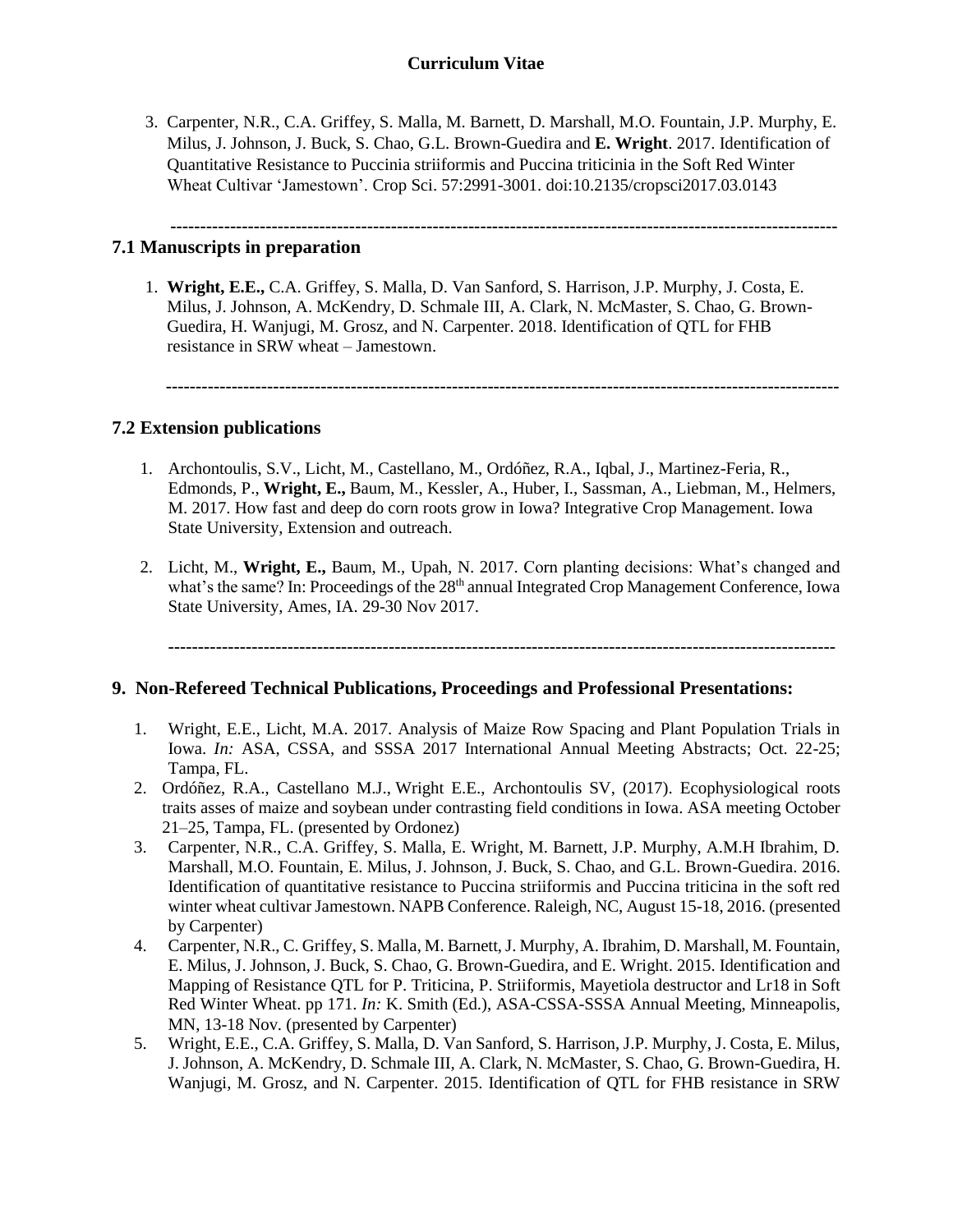wheat – Jamestown. *In:* Proceedings of the 2015 Eastern Wheat and Southern Small Grain Workers Conference, Richmond, VA, 28-30 Apr 2015.

- 6. Griffey, C. A., W. E. Thomason, J. E. Seago, R. M. Pitman, N.R. Carpenter, W. S. Brooks, S. Malla, E.E. Wright, L. Liu, E. Hokanson, M. E. Vaughn, D. Dunaway, C. Barrack, M. Beahm, and R. Markham. 2015. Wheat Production and research in the Commonwealth of Virginia in 2014. Annual Wheat Newsletter 61 (In Press)[. http://wheat.pw.usda.gov/ggpages/awn/.](http://wheat.pw.usda.gov/ggpages/awn/)
- 7. Wright, E., C. Griffey, S. Malla, D. Van Sanford, S. Harrison, J. P. Murphy, J. Costa, E. Milus, J. Johnson, A. McKendry, D. Schmale, III, A. Clark, N. McMaster, S. Chao, and G. Brown-Guedira. 2014. Identification of new QTL for native resistance to FHB in SRW Wheat. Pp. 101. *In:* S. Canty, A. Clark, N. Turcott and D. Van Sanford (Eds.), Proceedings of the 2014 National Fusarium Head Blight Forum; Dec. 7- 9; St. Louis, MO.
- 8. Griffey, C. A., W. E. Thomason, J. E. Seago, R. M. Pitman, W. S. Brooks, S. Malla, E. Wright, L. Liu, E. Hokanson, M. E. Vaughn, D. Dunaway, C. Barrack, M. Beahm, and R. Markham. 2014. Wheat Production and research in the Commonwealth of Virginia in 2013. Annual Wheat Newsletter 60 (In Press). [http://wheat.pw.usda.gov/ggpages/awn/.](http://wheat.pw.usda.gov/ggpages/awn/)
- 9. Wright, E.E., C.A. Griffey, S. Malla, D. Van Sanford, S. Harrison, J. P. Murphy, J. Costa, G. Milus, J. Johnson, A. McKendry, D. Schmale III, A. Clark, and N. McMaster. 2013. Nested association mapping of FHB resistance in SRW wheat cultivar Jamestown. *In:* Proceedings of the 2013 Plant and Animal Genome Conference XXI. Jan 11-16. San Diego, CA.
- 10. Wright, E.E., C.A. Griffey, S. Malla, D. Van Sanford, S. Harrison, J.P. Murphy, J. Costa, G. Milus, J. Johnson, A. McKendry, D. Schmale, III, A. Clark, and N. McMaster. 2013. Characterization of FHB resistance in SRW wheat Roane and Jamestown NAM populations. Pp. 45. *In:* S. Canty, A. Clark, Y. Salat, and D. Van Sanford (Eds.), Proceedings of 2013 National Fusarium Head Blight Forum; Dec. 3-5; Milwaukee, WI.
- 11. Wright, E.E., C. Griffey, S. Malla, D. Van Sanford, S. Harrison, J.P. Murphy, J. Costa, G. Milus, J. Johnson, A. McKendry, D. Schmale, III, A. Clark, and N. McMaster. 2013. Mapping FHB resistance QTL in Jamestown x LA97113UC-124 RIL population. *In:* Proceedings of the 2013 Southern Small Grain and Eastern Wheat Workers Conference. Mar 21-22. Wooster, OH.
- 12. Wright, E.E., C.A. Griffey, S. Malla, S. Harrison, J. Johnson, G. Milus, J.P. Murphy, J. Costa, D. Van Sanford, A. McKendry, and D. Schmale. 2012. Mapping Fusarium Head Blight Resistance QTL in the Soft Wheat Cultivar Jamestown. *In:* ASA, CSSA, and SSSA 2012 International Annual Meeting Abstracts; Oct. 21-24; Cincinnati, OH.
- 13. Wright, E.E., C.A. Griffey, S. Malla, S. Harrison, G. Milus, J. Johnson, D. Schmale III, and N. McMaster. 2012. Mapping Fusarium Head Blight resistance QTL in the soft red winter wheat cultivar Jamestown. Pp. 56. *In:* Sponsors, schedule, and abstracts for the 2012 joint meeting of the National Association of Plant Breeders (NAPB) and the Plant Breeding Coordinating Committee (PBCC); Aug. 6-8; Indianapolis, IN.
- 14. Wright, E.E., C.A. Griffey, S. Malla, D. Van Sanford, S. Harrison, J.P. Murphy, J. Costa, G. Milus, J. Johnson, A. McKendry, D. Schmale III, A. Clark, and N. McMaster. 2012. Mapping of FHB resistance in SRW wheat cultivar Jamestown. Pp. 108. *In:* S. Canty, A. Clark, A. Anderson-Scully, and D. Van Sanford (Eds.), Proceedings of the 2012 National Fusarium Head Blight Forum;Dec. 4-6; Orlando, FL.
- 15. Wright, E.E., C.A. Griffey, S. Malla, D. Van Sanford, S. Harrison, J.P. Murphy, J. Costa, G. Milus, J. Johnson, A. McKendry, D. Schmale III and N. McMaster. 2011. Family Based Mapping of Fusarium Head Blight Resistance in Soft Wheat Cultivars Roane and Jamestown. Pp. 60. *In:* S. Canty, A. Clark, A. Anderson-Scully, D. Ellis and D. Van Sanford (Eds.), Proceedings of the 2011 National Fusarium Head Blight Forum; Dec. 4-6; St. Louis, MO.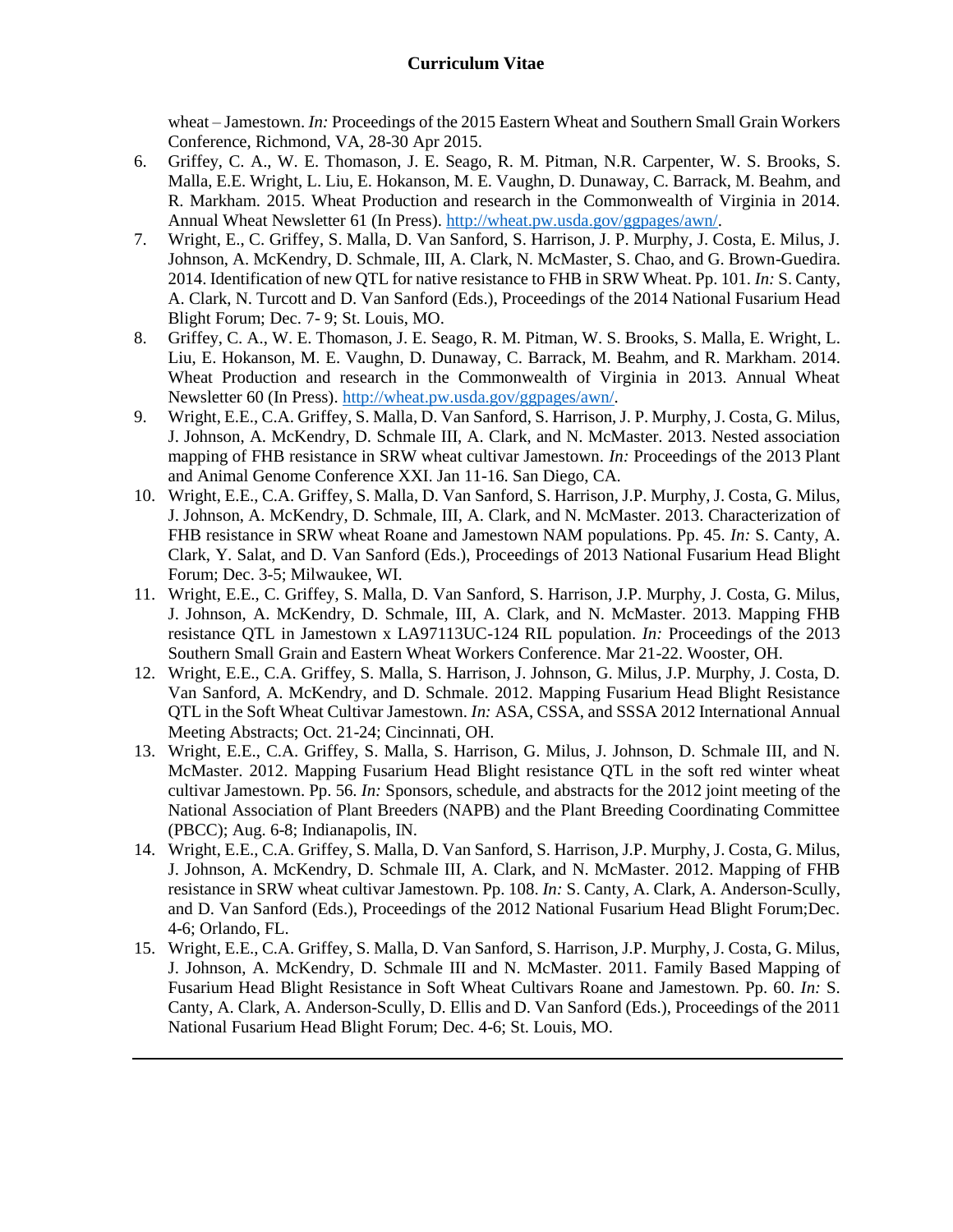#### **10. Conferences (oral presentations)**

- 1. Wright, E., C. Griffey, S. Malla , D. Van Sanford, S. Harrison, J. P. Murphy, J. Costa, E. Milus, J. Johnson, A. McKendry, D. Schmale, III, A. Clark, N. McMaster, S. Chao, and G. Brown-Guedira. 2014. Identification of new QTL for native resistance to FHB in SRW Wheat. Pp. 101. In: S. Canty, A. Clark, N. Turcott and D. Van Sanford (Eds.), Proceedings of the 2014 National Fusarium Head Blight Forum; Dec. 7- 9; Saint Louis, MO.
- 2. Wright, E.E., C. Griffey, S. Malla, D. Van Sanford, S. Harrison, J.P. Murphy, J. Costa, G. Milus, J. Johnson, A. McKendry, D. Schmale, III, A. Clark, and N. McMaster. 2013. Mapping FHB resistance QTL in Jamestown x LA97113UC-124 RIL population. *In:* Proceedings of the 2013 Southern Small Grain and Eastern Wheat Workers Conference. Mar 21-22. Wooster, OH.
- 3. Virginia Small Grains Board meeting in both 2012 and 2013. Project summary.

#### **11. Training courses and workshops attended**

> 2017 APSIM Agricultural Modeling Workshop

#### **12. Additional skills**

- 1. Skilled/experince in MapDisto, QTLCartographer, GeneMarker, Genome Studio
- 2. *Statistical Software:* Large data set analysis using SAS and JMP
- 3. Experimental design and implementation of field experiments
- 4. *Phenotyping equipment management***:** ceptometer, SPAD, LAI meter, WinRhizo, Giddings hydraulic probe
- 5. *Computer packages:* Microsoft Office: Word, Excel and Power Point; SigmaScan; IfranView;

#### **References:** Please contact these people for personal references

*Texas A&M Dr. Subas Malla* (worked closely with Dr. Malla in Dr. Griffey's Lab) Assistant Professor Department of Horticulture Sciences Uvalde, TX Phone: +1 830 278 9151, email: [subas.malla@ag.tamu.edu](mailto:subas.malla@ag.tamu.edu)

#### *Virginia Polytechnic Institute and State University Dr. Carl Griffey*

Professor Department Crop and Soil Environmental Sciences Blacksburg, VA Phone: +1 540 231 9789, email: [cgriffey@vt.edu](mailto:cgriffey@vt.edu)